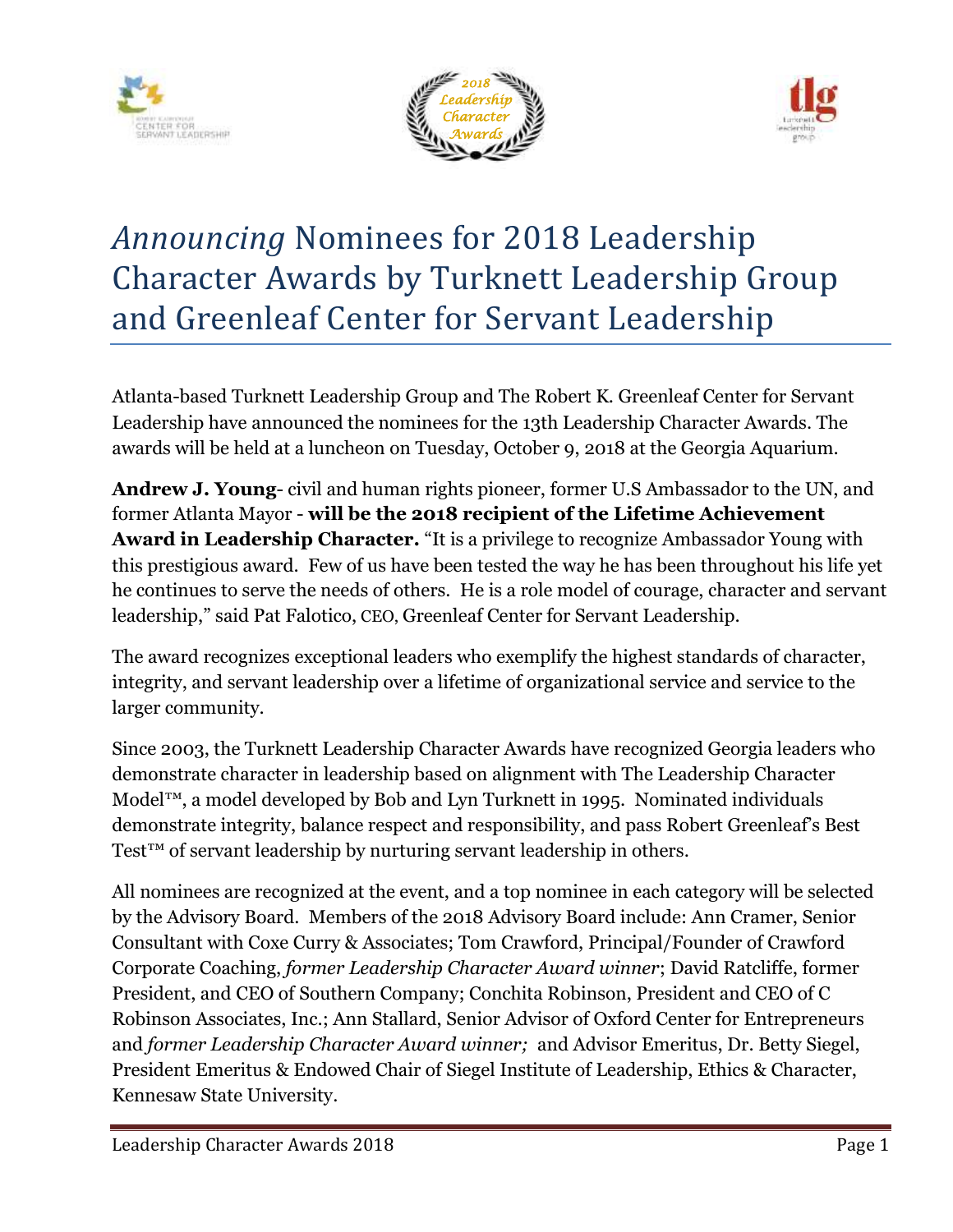## **2018 [Nominees](https://www.leadershipcharacterawards.org/2018-nominees/)**

*CEO/President/Managing Partner - Large Company Category:* 

- John Dwyer, President AT&T Prepaid Portfolio
- Alex Gregory, Immediate Past CEO/Chairman YKK
- Shane Jackson, President Jackson Healthcare

*CEO/President/Managing Partner – Small/Medium Company Category*:

- Clint Bailey, Managing Partner HUNTER Technical
- Tom Burnside, CEO LendingPoint
- Aaron Goldman, President Perennial Properties
- Walter Griggs, President/CEO SquarePac
- Mark Lloyd, Owner/CEO The Lloyd Group, Inc.
- Arnie Silverman, President Silverman CPM
- Katerina Taylor, President/CEO DeKalb Chamber of Commerce
- Moira Vetter, CEO Modo Modo Agency

#### *Executive/Manager Category*:

- Monica Anderton, VP HR Mondi Paper
- Michael Blake, Director Brady Ware
- Martin Davis, EVP & CIO Southern Company
- Rich DeAugustinis, VP Global Communications & Planning Coca-Cola
- Resha Gadson, Associate Director AT&T
- Stacy Hughes, SVP Global Payments
- Angela Long, VP/Chief People Officer Colonial Pipeline Co.
- Dianne Miller, Director AT&T
- Leon Morales, Managing Director DNA Behavior International
- Greg Morrison, SVP/CIO Cox Enterprises
- Kishia Powell, Commissioner Commissioner of the Department of Watershed Management for the City of Atlanta
- Nzinga Shaw, Chief Diversity & Inclusion Officer Atlanta Hawks and State Farm Arena

#### *Education Category:*

- Dr. Robiaun Charles, VP for College Advancement Agnes Scott College
- Dr. Valerie Montgomery Rice, President/Dean Morehouse School of Medicine
- Rita Sheffey, Assistant Dean for Public Service Emory University School of Law
- Mark Whitlock, Founding CEO Central Educational Center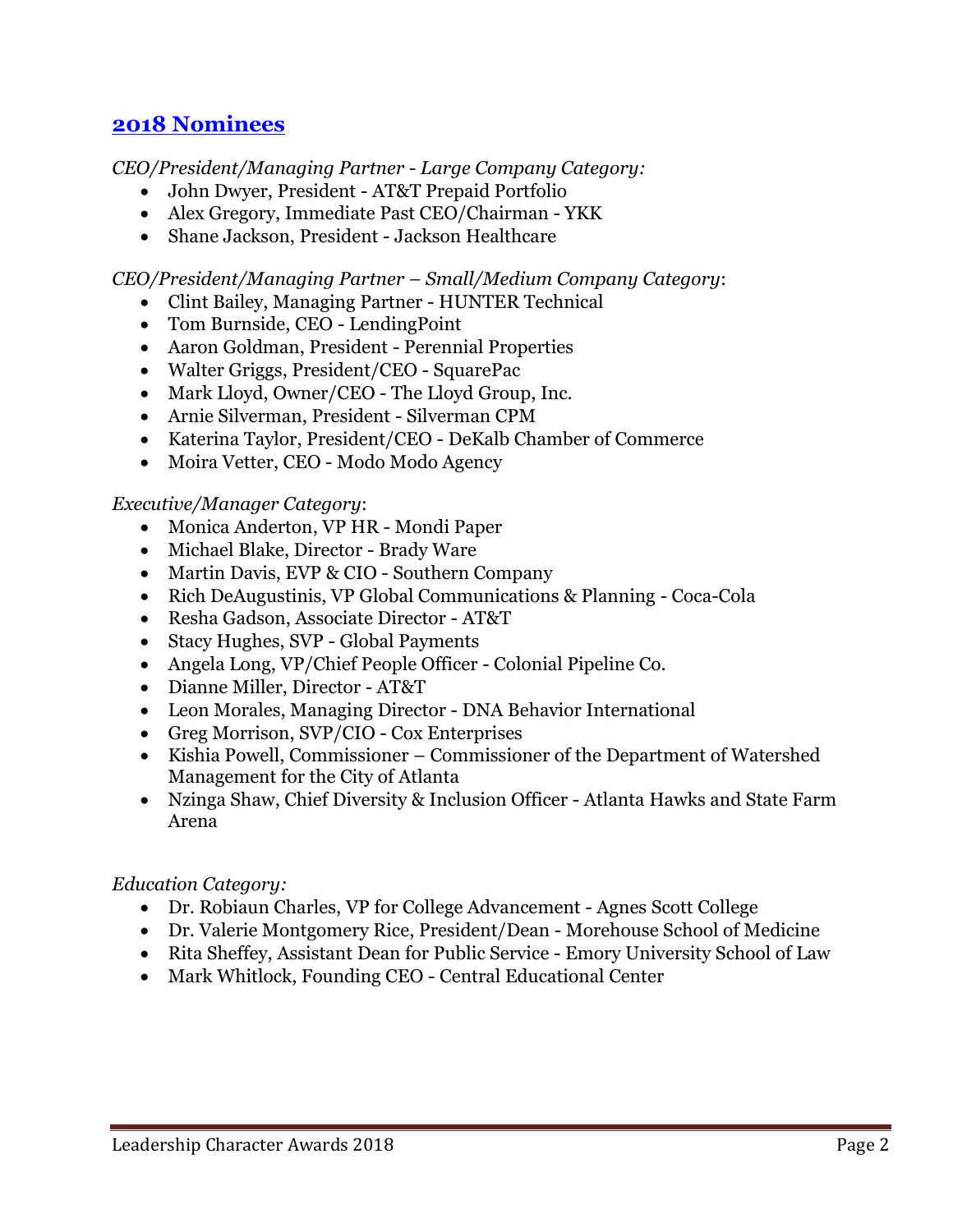#### *Non-Profit Category*:

- Maria Balais, Executive Director Leadership DeKalb
- Larry Campbell, Executive Director Corners Outreach
- Robin Collins, VP League of Women Voters of Georgia
- Darlene Duke, Executive Director Sweetwater Mission
- Patrick Gahan, Founder Enduring Hearts
- Jack Harris, President/CEO Junior Achievement of Georgia
- Dr. Kevin James, Acting CEO 100 Black Men of America, Inc.
- Kwame Johnson, President/CEO Big Brothers Big Sisters of Metro Atlanta
- Matt Lindenberg, Founder/President Global Conservation Corps
- Beth Messer,Chief Program Officer Girl Scouts of Greater Atlanta
- Donna Morgan, President/CEO Columbus Hospice of GA & AL
- Dr. Amy Pelissero, Head of School Global Village Project
- Len Romano, President/CEO Christian City
- Cati Stone, Executive Director Susan G. Komen Greater Atlanta
- Viola Thompson, President/CEO IT Senior Management Forum
- Kyle Waide, President/CEO Atlanta Community Food Bank
- Dave Ward, President & CEO Tommy Nobis Center
- Dr. Dakira Watkins, Director of Student Services Year Up

#### *Inspiritor Category*:

- Donna Buchanan, Former COO United Way Greater Atlanta
- Randy Hain, Founder Serviam Partners
- Nikki Jefferson, SR HR Business Partner /Mgr. Cox Communications
- Lloyd Knight, Director UPS
- Bill McGahan, Chair/Founder Georgia Works!
- Rose McKeever, Nurse Navigator DeKalb Medical
- Tricia Molloy, President Working with Wisdom
- Brenda Morant, CEO Womens' International Think Tank
- Dianne Rogers, Charter Member GA Commission on Women
- Theresa Spralling, Associate Director AT&T
- Richard "Ricky" Steele, CEO Steele Technology Partners
- Forrest Tuff, CEO One Vision Productions, LLC
- Dr. Lana Wachniak Orange Duffel Bag Initiative

The awards will once again be presented under the auspices of the Greenleaf Center for Servant Leadership<sup>TM</sup>, a nonprofit [501(c)3] with international reach. Net proceeds from this year's awards will be used to fund Greenleaf's Servant Leadership Journey Online™ scholarships for student members of their Georgia chapters of Golden Key International Honor Society and Alpha Kappa Psi fraternity.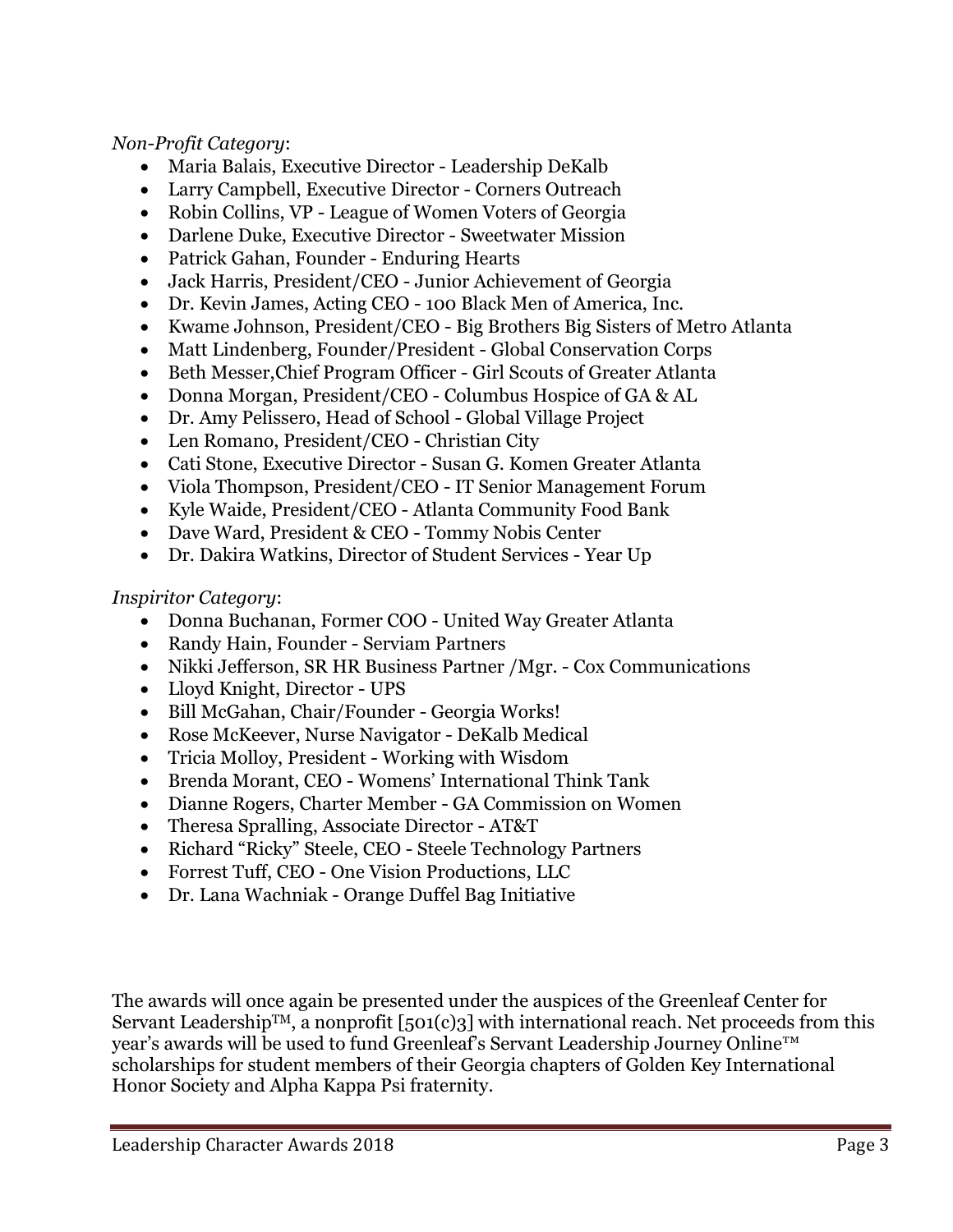Pat Falotico, Bob and Lyn Turknett, and the Host Committee invite everyone in the community to attend the Leadership Character Awards. 2018 Host Committee members

| include: | Cathy Adams                                       | Federal Home Loan Bank                        |
|----------|---------------------------------------------------|-----------------------------------------------|
|          | Teanna Alexis                                     | AT&T                                          |
|          | <b>Ron Alston</b>                                 | <b>SunTrust Bank</b>                          |
|          | Letty Ashworth*                                   | Delta                                         |
|          | Veronica Biggins                                  | Diversified Search                            |
|          | <b>Becky Blalock</b>                              | Retired - So. Company                         |
|          | Shan Cooper*                                      | <b>Community Servant</b>                      |
|          | Amy Corn                                          | Marketing/Communication                       |
|          | Paulette Corbin                                   | <b>Corbin Executive Coaching</b>              |
|          | <b>Tracy Crump</b>                                | <b>Foundation of Wesley Woods</b>             |
|          | <b>Tom Darrow</b>                                 | <b>Talent Connections &amp; Career</b><br>Spa |
|          | <b>Kathy Dowling</b>                              | United Way Women United                       |
|          | Nellie Duke*                                      | Georgia Women's Institute                     |
|          | <b>Rita Evans</b>                                 | Merrill Lynch                                 |
|          | Tracy Garner*                                     | AT&T                                          |
|          | Mary Ellen <sup>*</sup> /<br><b>Patsy Garrett</b> | Merrill Lynch                                 |
|          | Kym Harris, Ph.D.                                 | Your SweetSpot Coaching &<br>Consulting       |
|          | Ardie S. Harrison                                 | <b>Board Member VEO</b>                       |
|          | <b>Steve Hennessy</b>                             | Hennessy Automobile<br>Companies              |
|          | <b>Bob Hope</b>                                   | Hope-Beckham, Inc.                            |
|          | Stuart Johnson*                                   | Barnes & Thornburg                            |
|          | <b>Bob Littell</b>                                | <b>Littell Consulting Services</b>            |
|          | Wonya Lucas                                       | <b>Public Broadcasting Atlanta</b>            |
|          | Allyson Lundquist                                 |                                               |
|          | Susan O'Dwyer                                     | Aprio                                         |
|          | Michael Petrik*                                   | Alston & Bird LLP                             |
|          | Katerina Taylor                                   | DeKalb Chamber of Commerce                    |
|          | Liz Ward                                          | United Way Greater ATL                        |
|          | <b>Jessie Pottsdamer</b><br>Watson                |                                               |
|          | John Yates*                                       | Morris, Manning & Martin LLP                  |

\* Indicates former Leadership Character Award Winner